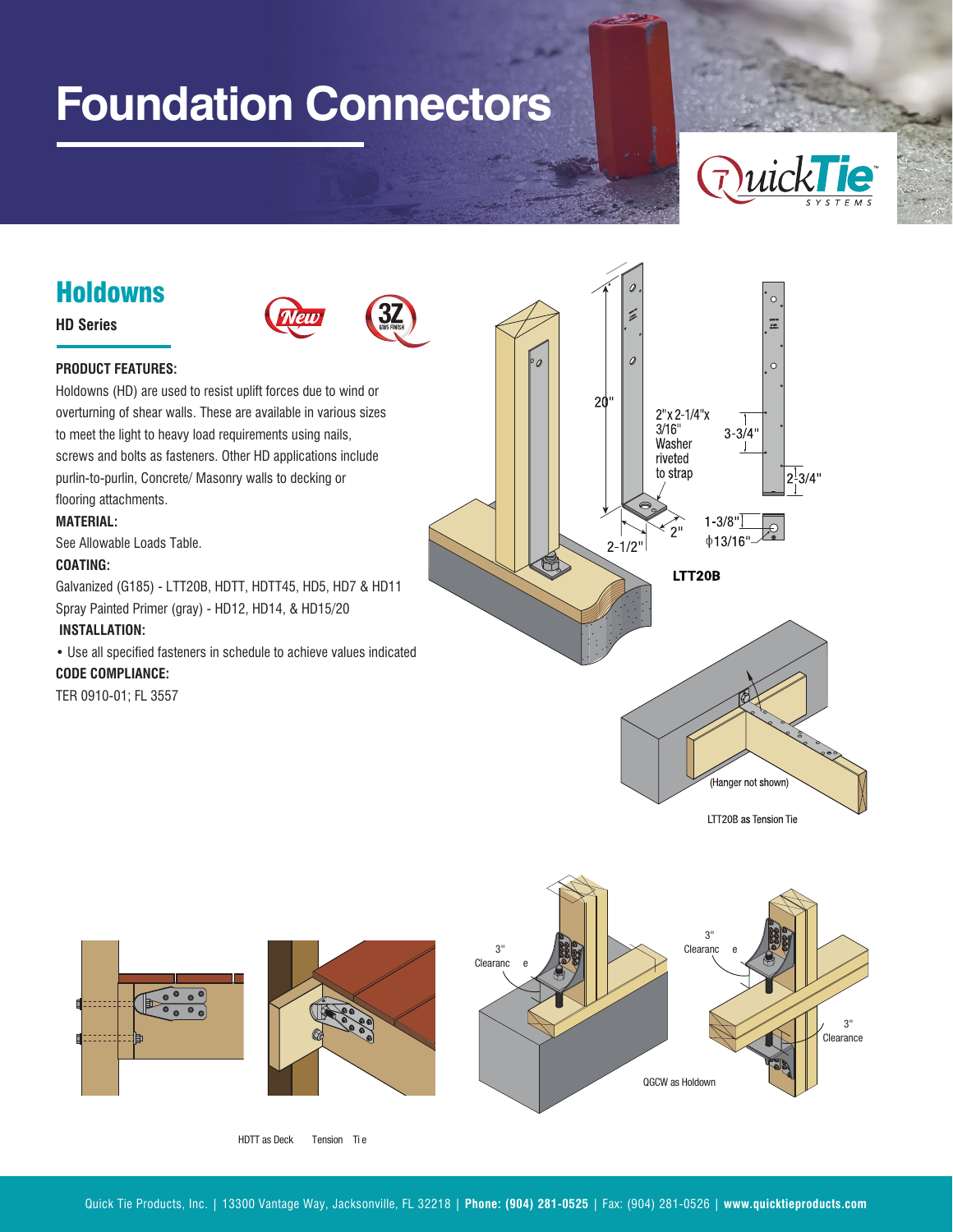











(Part includes structural wood screws)